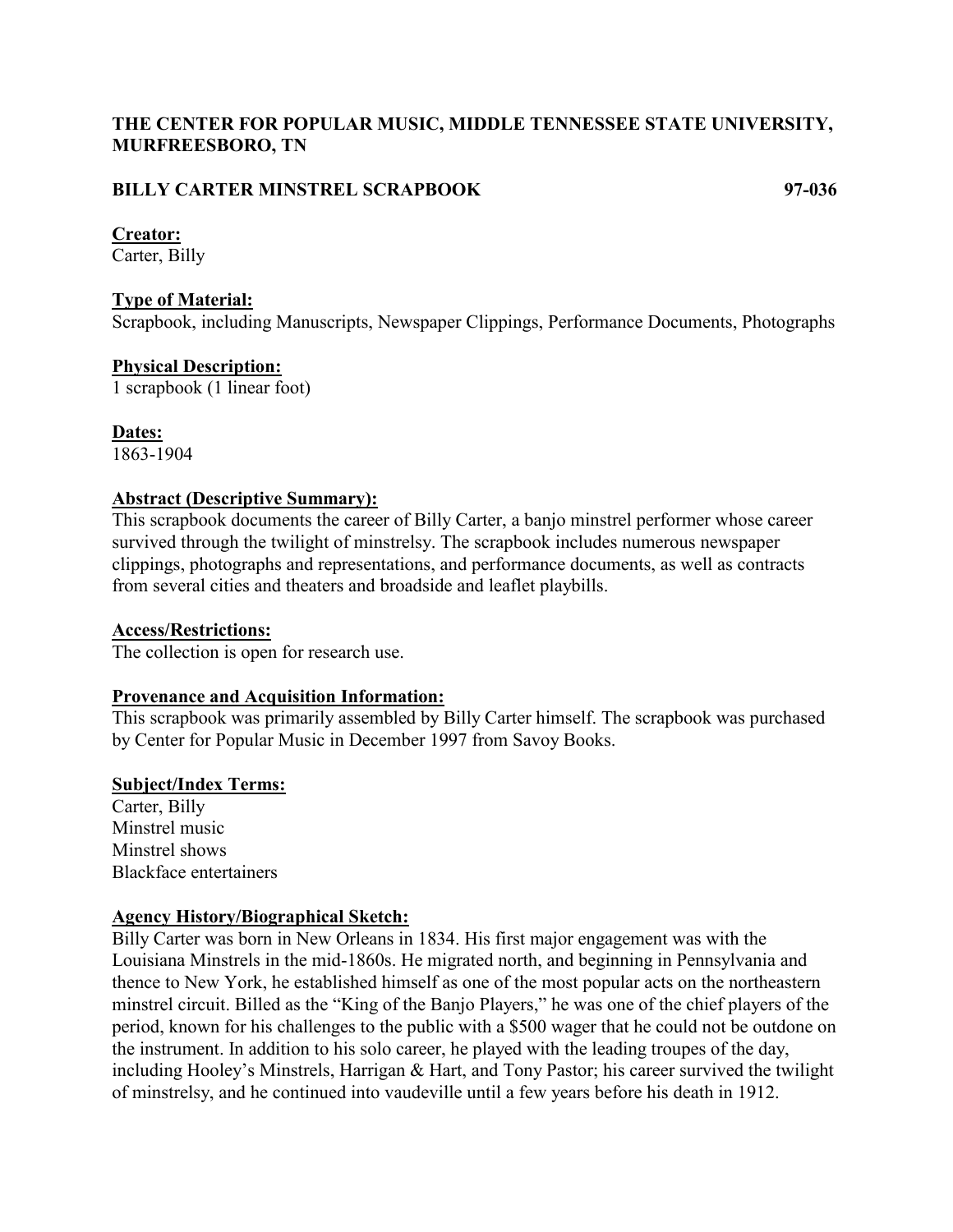#### **BILLY CARTER MINSTREL SCRAPBOOK 97-036**

## **Scope and Content:**

Clipped reviews; clipped humorous sketches, jokes, and cartoons; contracts; prints; memorabilia; and twenty-eight programs and playbills documenting Carter's career as a banjo minstrel performer. Highlights of the scrapbook include ten (10) engagement contracts signed by Carter, mostly from the 1870s, representing theaters and agents in New Orleans, Baltimore, Brooklyn, Pittsburgh, and Boston; twenty-four (24) broadside and leaflet minstrel and variety playbills, including two on satin; several representations of Carter, including a clipped color lithograph blackface portrait, a woodcut full portrait as appearing on the detached and mounted cover of Carter's banjo songster, a half-tone portrait, and an albumen photograph half-length; a letter to Carter informing him of the birth of his daughter; and a telegram sent at the time of his death. There are numerous clippings, many of which are reviews mentioning Carter's performance; also many comic sketches, jokes, and cartoons; and sentimental, religious, and patriotic pictures.

#### **Arrangement:**

The original arrangement of the scrapbook was maintained during processing, unless otherwise described in the below note about provenance and arrangement.

The photographs were taken and the notebook compiled and arranged by Center staff. Preservation efforts and presentation of the scrapbook itself were done by a student worker under the supervision of CPM's archivist.

#### **Location:**

This scrapbook is located among other manuscripts collections, filed by accession number.

#### **Related Materials:**

The InMagic database of CPM's holdings maintains records for other minstrel playbills, photographs, programs, and memorabilia. The *Apollo Club Minstrels Scrapbook*, governed by the same accession number, is also an important collection of minstrel performances.

#### **Notes:**

*About Provenance and Arrangement*

For documentation of the original arrangement of the scrapbook, please see the black notebook marked "BILLY CARTER'S SCRAPBOOK --PHOTOGRAPHS" which is available for reference upon request. The black and white photographs in that collection document all the material contents of the scrapbook as CPM had received it from the dealer.

The current century-box contains all the items from the original scrapbook. Pieces that were large have been moved to oversize boxes and drawers, and photocopies placed therein. Original pages with any writing on them have been kept and placed in the back. These original pages were photocopied and used as the base sheet for the items they had presented. Most of the original